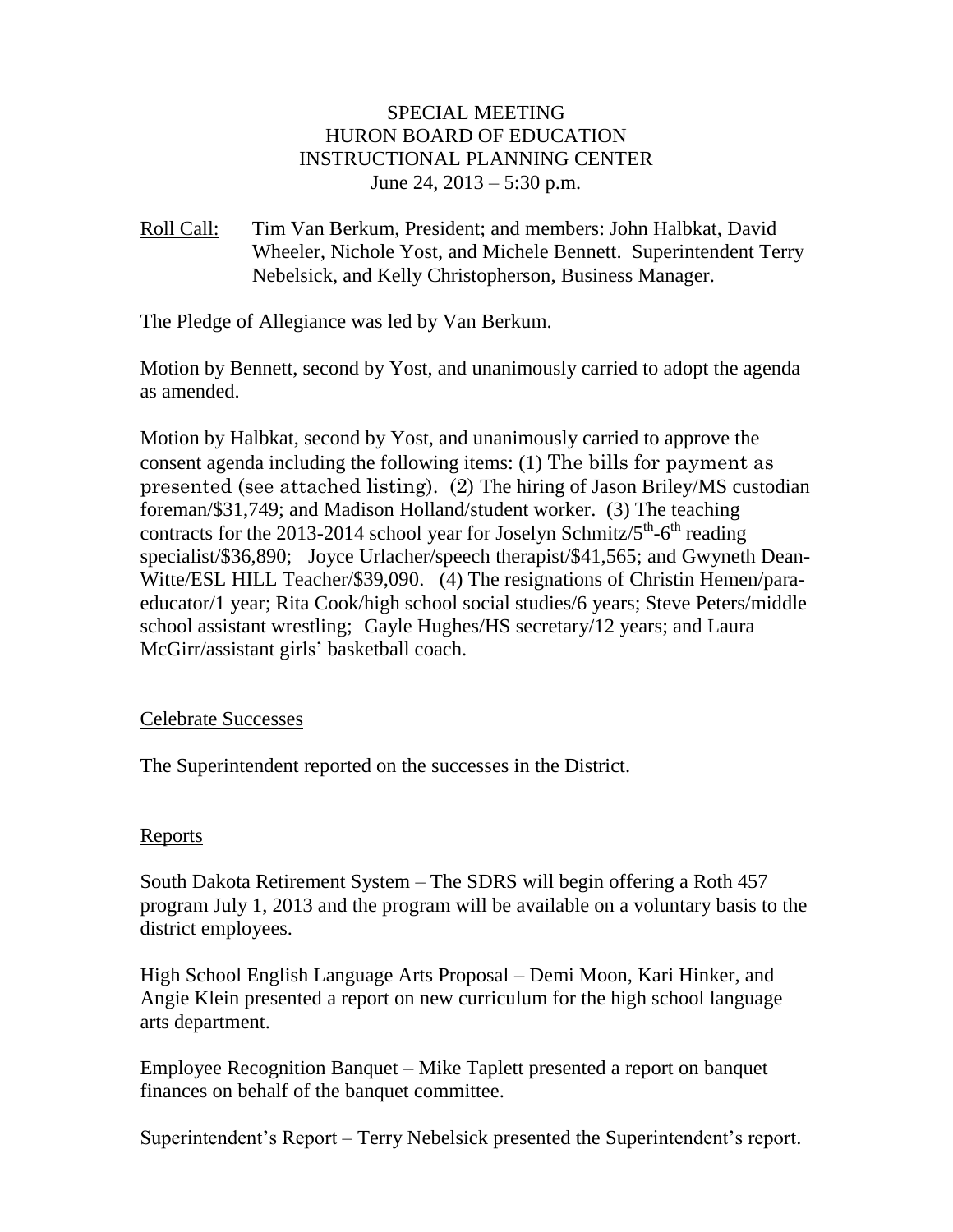Dates to Remember – July 8 is the Annual Meeting of the Board of Education. July 18 is the surplus property auction at the Huron Arena. August 6-8 and 12-13 are the new teacher workdays. August 13 is the new teacher luncheon and substitute teacher in-service. August 14-15 is the all-teacher in-service. August 19 is the first day of school.

### Old Business

Motion by Yost, second by Wheeler, and unanimously carried to approve the budget for 2013-2014.

Motion by Wheeler, second by Halbkat, and carried to approve Board Policy Section C – General School Administration, including policy CB – Code of Ethics and policy CI – Student Handbooks. Vote: Bennett – No; Halbkat – Yes; Yost – Yes; Wheeler – Yes; and Van Berkum – Yes.

Motion by Bennett, second by Halbkat, to approve all the student handbooks for 2013-2014. After discussion of the topic, Bennett withdrew the motion to approve.

Motion by Bennett, second by Wheeler, and unanimously carried to table consideration of all the student handbooks for 2013-2014 until the next meeting.

Motion by Bennett, second by Yost, and unanimously carried to approve awarding the bid for Buchanan site construction to Todd Brueske Construction in the amount of \$494,957. Only one bid was received.

#### New Business

Motion by Bennett, second by Yost, and unanimously carried to approve submitting the consolidated application for federal Title funds.

Motion by Bennett, second by Wheeler, and unanimously carried to approve submitting the consolidated application for federal special education funds.

Motion by Bennett, second by Wheeler, and unanimously carried to approve the high school English Language Arts proposal.

Motion by Halbkat, second by Yost, to approve the wages for transportation personnel for 2013-2014. After discussion of the topic, no vote was taken on this motion.

Motion by Halbkat, second by Wheeler, and unanimously carried to table the wages for transportation personnel for 2013-2014 until the next meeting. The